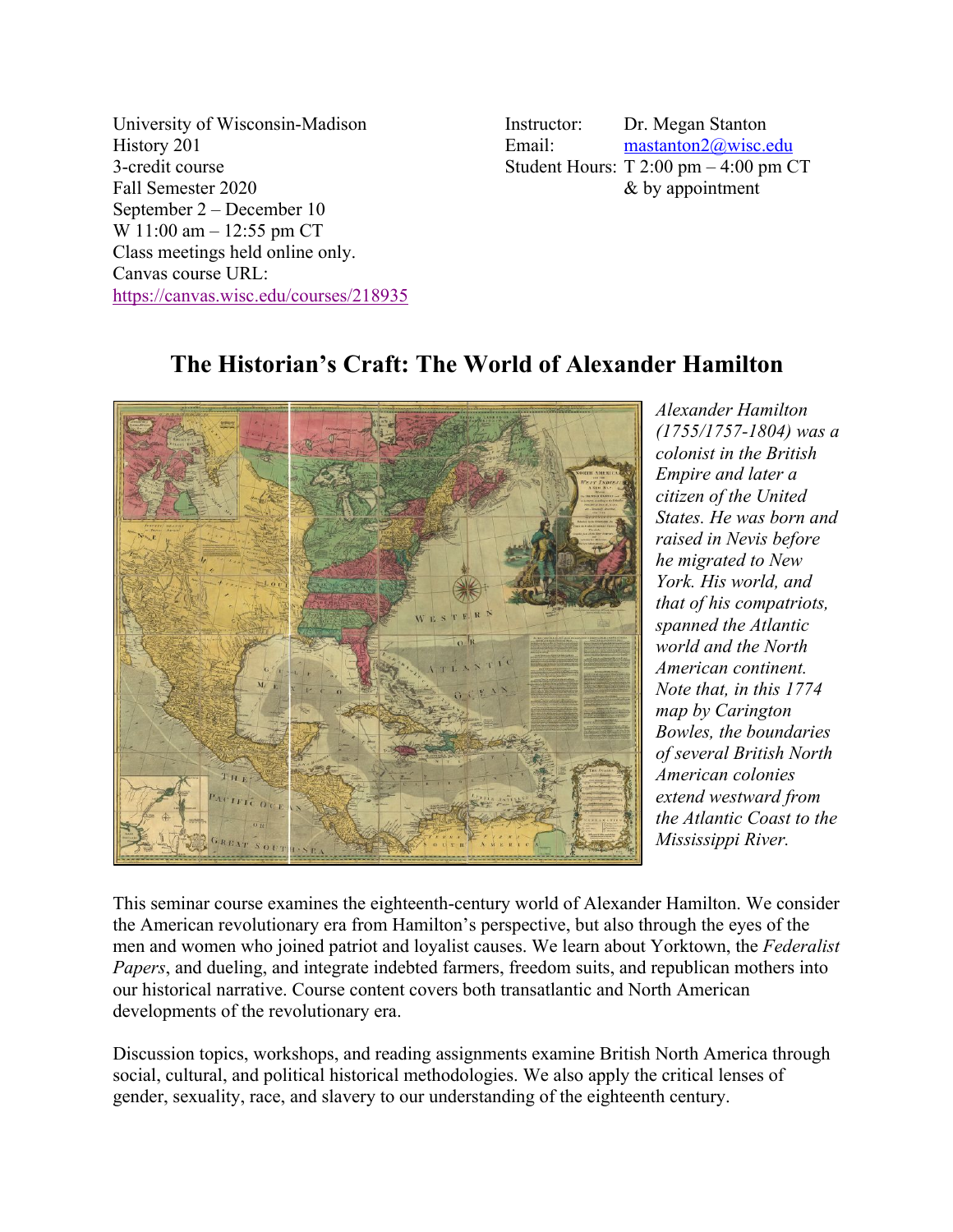This course introduces us to historical practice. In seminar meetings, as well as individually in reading and written work, we consider primary and secondary sources. Our review of these sources enhances our knowledge of Hamilton and the American revolutionary era. Further, this process helps us to understand how historians interpret and explain the past.

In addition, we situate the popular musical *Hamilton* as another secondary source and interpretive text. The musical puts forward several arguments concerning the life of Alexander Hamilton and the people with whom he rebelled and established a new republic. Over the course of the semester, we identify the musical's arguments and relate them to the interpretations of other secondary sources. Using the musical as a point of departure, we learn about the attention that historians and the public have paid to the Founding Fathers, and familiarize ourselves with criticisms of this attention, too.

This course satisfies the Communication-B requirements of the General Education program at UW-Madison. In other words, this course provides us with opportunities to practice our writing and speaking skills. During class time and in assignments throughout the semester, we analyze primary sources, compare secondary sources, remotely visit the Wisconsin Historical Society Library, present two short oral presentations about our research, and develop a research paper in stages. Through these assignments, we broaden our experience in analyzing evidence and communicating our ideas.



Alexander Hamilton's portable writing desk.

### **Assessment of Assignments**

This course provides frequent opportunities to express our ideas in written and oral form. Assignments are due at the start of our class meeting, on Wednesdays at 11:00 am CT, unless otherwise noted. These assignments are assessed throughout the semester, as follows:

### Written Assignments.

This course supports you in writing an 8-10-page research paper demonstrating your engagement with primary and secondary sources on a topic related to Alexander Hamilton or the American revolutionary era. Your sources may include reading assignments from this syllabus. You must also demonstrate your proficiency in research, however, by including several sources not assigned in class: at least five primary sources that were not assigned in class, and at least two peer-reviewed secondary sources (such as an article from a peer-reviewed history journal or a book published by a university press) that were not assigned in class. Seminars and workshops throughout the semester offer clarification and guidance on all written assignments. Each assignment for this course is designed to assist you in developing your writing skills and your research paper.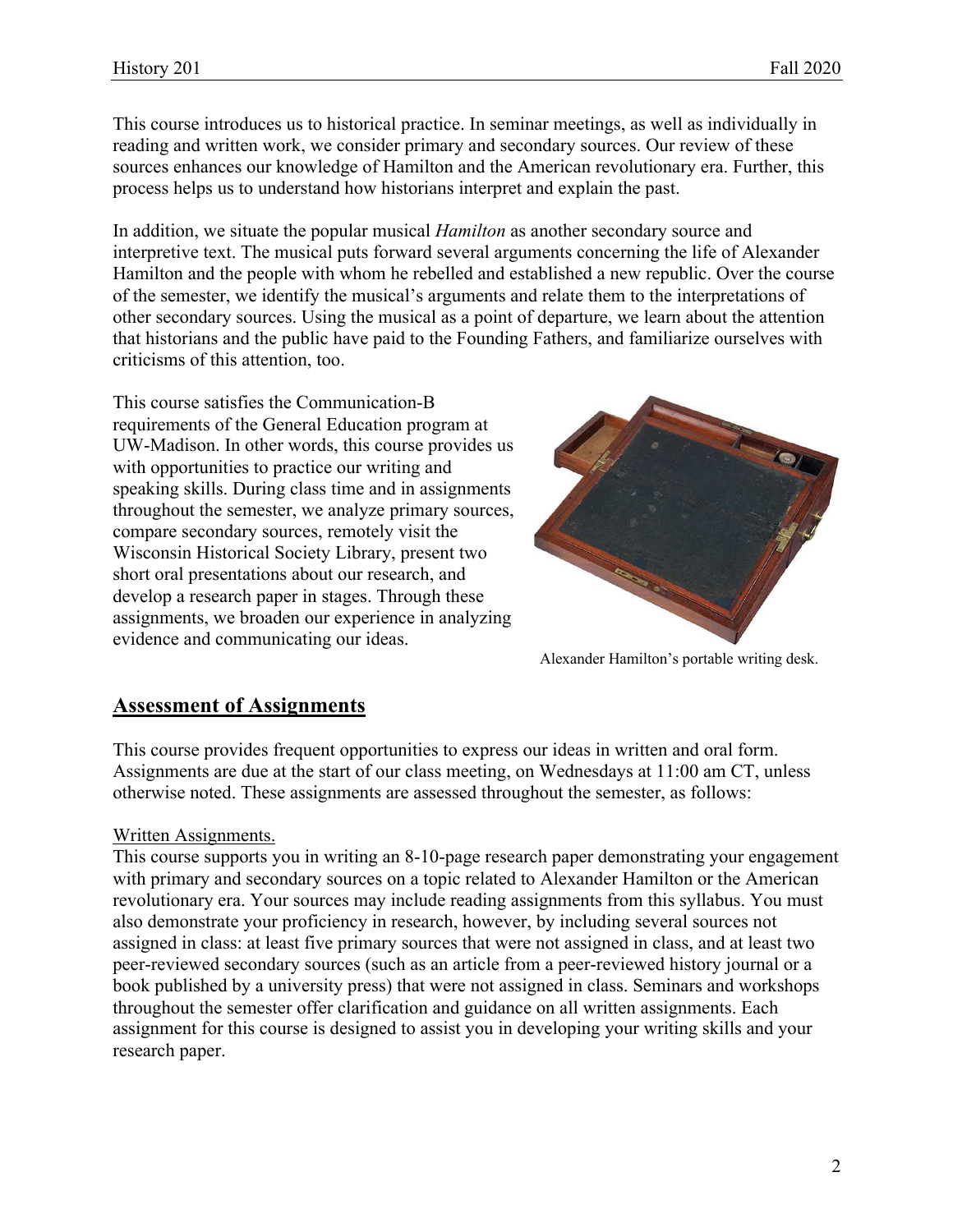### • **Biography Assignment, First Draft, due September 30**

For this 3-page assignment, analyze a small collection of primary and secondary sources to demonstrate your developing skill in evaluating evidence. In your response, identify historians' interpretations of either Alexander Hamilton's or Aaron Burr's military service. Use your own knowledge about Hamilton's or Burr's military service, derived from eighteenth-century letters, to support your evaluation. You will find the reading assignments from our September 16 and September 23 meetings to be necessary to complete this assignment.

- **Biography Assignment, Final Draft, due October 14** Use instructor feedback to revise your first draft of the 3-page assignment.
- **Annotated Bibliography, due November 4** List at least six primary sources and two secondary sources that you have considered using in your 8-10-page research paper. You may include reading assignments from our syllabus. For each source, write 3-4 sentences describing the specific evidence you have found. (These entries help you assess the quantity of evidence you have gathered so far!)
- **Research Paper, First Draft, due December 2** Submit your 8-10-page research paper draft to your instructor. This deadline provides an opportunity to receive feedback on the draft.
- **Research Paper, Peer Review, due December 9** Review two of your classmates' first drafts and make recommendations for improvement. You will receive access to your classmates' papers by Thursday, December 3 at 11:00 am.
- **Research Paper, Final Draft, including Revision Summary, due December 15 at 11:00 am CT.** (FYI: Unlike all other due dates, this one falls on a Tuesday.) Submit your completed research paper to your instructor. This final draft is assessed for quality of interpretation, argument, and evidence; for writing quality; and for the revision work undertaken from feedback on the first draft.

### Oral Assignments.

Communication does not occur only in written form. This course provides two opportunities to share prepared comments about your research and writing. To support your goals for professional development, you may choose to give a synchronous presentation (in real-time during our class meeting) or to give an asynchronous presentation (pre-recorded and shared with classmates during our class meeting).

• **Oral Presentation 1, scheduled between October 7 and December 2**

On September 23, we will draw up a schedule for delivering Oral Presentation 1. At that time, you will have an opportunity to indicate when in the semester you wish to give your presentation.

Topic: In 5 minutes, teach your classmates about 2 of the primary sources you have considered using in your paper. To help your classmates learn about unfamiliar sources, select primary sources that are not assigned in our reading schedule.

### • **Oral Presentation 2, on December 9**

Topic: In 5 minutes, describe your research project. What are your historical interpretation(s)? What sources did you use? What problem(s) or success(es) did you encounter while writing your paper?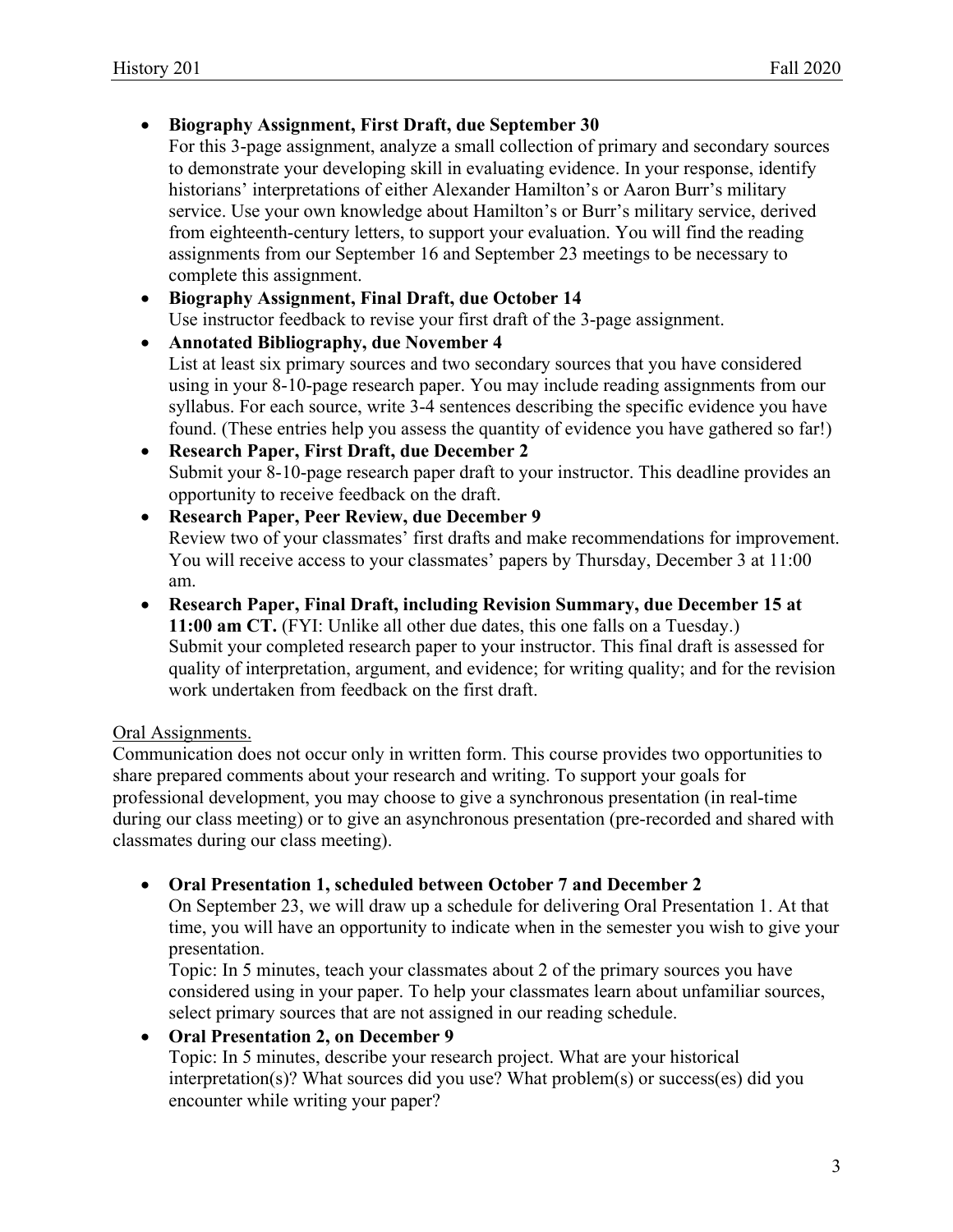# **Participation (and Attendance) Policy**

The URLs for each course meeting are available at https://canvas.wisc.edu/courses/218935.

Please attend our remote seminar meetings! This is a Comm-B course, which means that we dedicate time not only to discussion of the American revolutionary era but also to how historians research and write. Regular attendance in our online seminar meetings helps you to build an intellectual community with your classmates, improve your written and oral communication skills, and develop strong papers for this course.

During our first meetings of the semester, we'll discuss a set of criteria for evaluating in-class engagement. Evidence of engagement can include participation in large and small groups. It also can include verbal and written contributions.

We will hold 13 remote seminar meetings over 15 weeks. **You may miss 2 of these meetings without penalty to your grade. If you realize that you must miss a seminar meeting, please email Dr. Stanton to confirm what content you missed.** Should you find yourself facing emergency situations that result in missing more than 2 class meetings, please contact Dr. Stanton as soon as possible to determine what options are available to support you.

# **Late Assignment Policy**

Unless otherwise specified, all assignments are due at the beginning of our class meetings. An assignment due on Wednesday, September 30, for example, is due at 11:00 am CT, at the start of our class meeting that day.

**The following assignments should be turned in on time** in order to support your collaboration with classmates and to comply with UW-Madison exam policies:

- Research Paper, First Draft, due December 2
- Research Paper, Peer Review, due December 9
- Research Paper, Final Draft, due December 15

**You may turn in any two of the other assignments late without penalty to your grade.** You can have an additional 4 days (96 hours) to complete these two late assignments without penalty. To take advantage of this late paper policy, simply email Dr. Stanton to notify her of your plan to submit a late assignment.

Any late assignments that do not comply with the Late Assignment Policy are penalized one letter grade per day.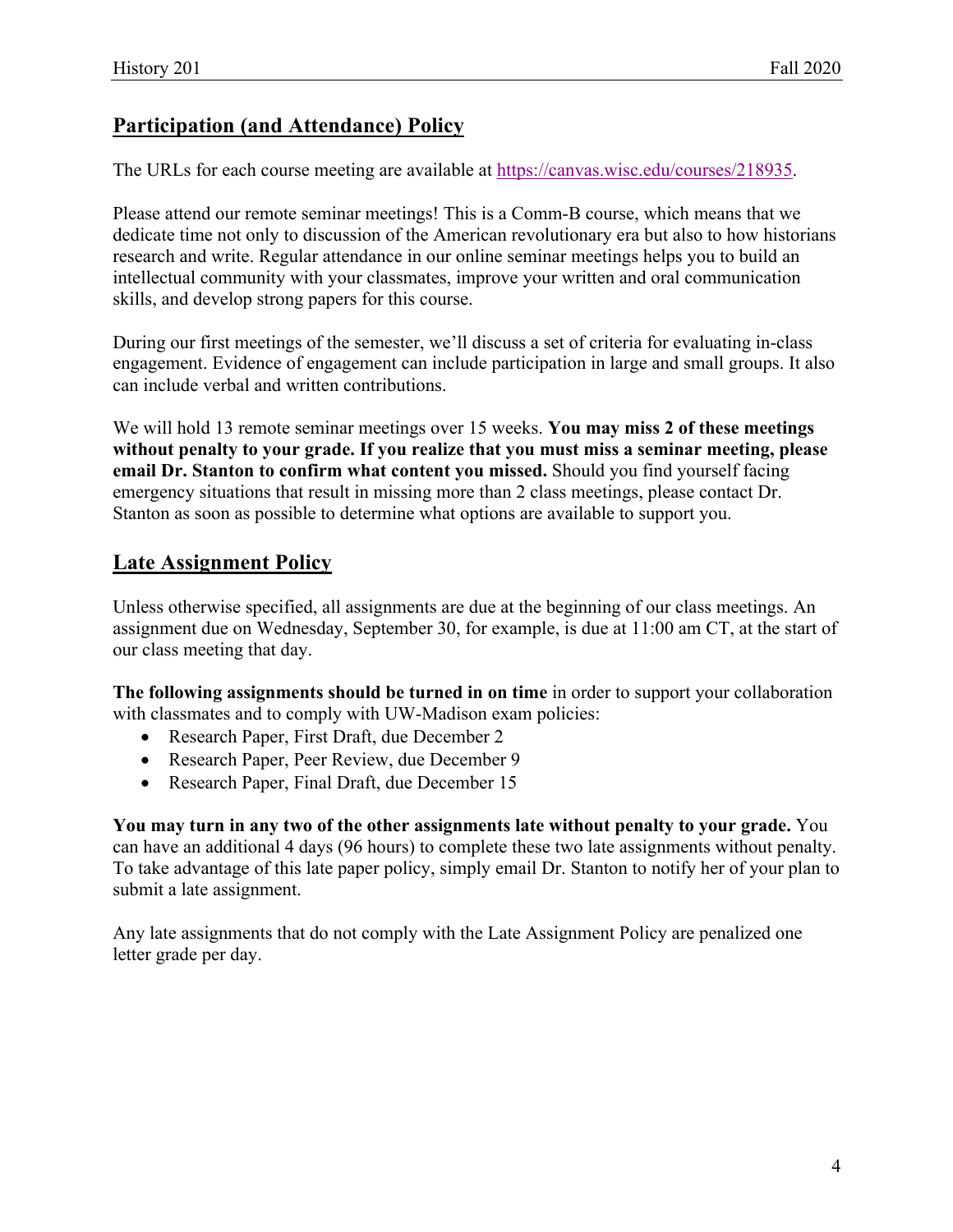# **Grading**

| Participation and Attendance      | 20%   |
|-----------------------------------|-------|
| <b>Written Assignments</b>        |       |
| Biography Assignment, First Draft | $5\%$ |
| Biography Assignment, Final Draft | 10%   |
| <b>Annotated Bibliography</b>     | 10%   |
| Research Paper, First Draft       | 15%   |
| Research Paper, Peer Review       | $5\%$ |
| Research Paper, Final Draft       | 25%   |
| <b>Oral Assignments</b>           |       |
| <b>Oral Presentation 1</b>        | 5%    |
| Oral Presentation 2               | $5\%$ |
| Total                             |       |

This course uses UW-Madison's standard grading scale:

| A  | 93-100   |
|----|----------|
| AB | 88-92    |
| B  | 83-87    |
| ВC | 78-82    |
| C  | 70-77    |
| D  | 60-69    |
| F  | $0 - 59$ |

### **COVID-19 Statement of Flexibility**

We are living through many uncertainties during the Fall 2020 semester. As we all discovered earlier this year, large events affecting our communities can alter the plans we've made for ourselves.

This syllabus describes our initial plan for completing History 201. If changing circumstances alter our collective ability to accomplish this syllabus, we will revise our plans. Any alterations made to the syllabus will be designed to enhance our ability to reach learning outcomes, rather than to make our experience of the course more difficult. Rest assured that you will receive notification (by email and in seminar meetings) of any changes made to the syllabus.

# **Additional Course Policies**

### Student well-being, inclusion, and accommodation**.**

You matter. We meet online together in order to work through the history of the American revolutionary era, but we bring our full selves and life circumstances with us. Our university has resources that can help you to address a variety of challenges that might affect your well-being or success in this course. For example, UW-Madison offers support for concerns related to your physical and mental health, as well as economic obstacles such as food insecurity. Dr. Stanton is available to help you identify these resources if you need support. Please ask for help when you need it.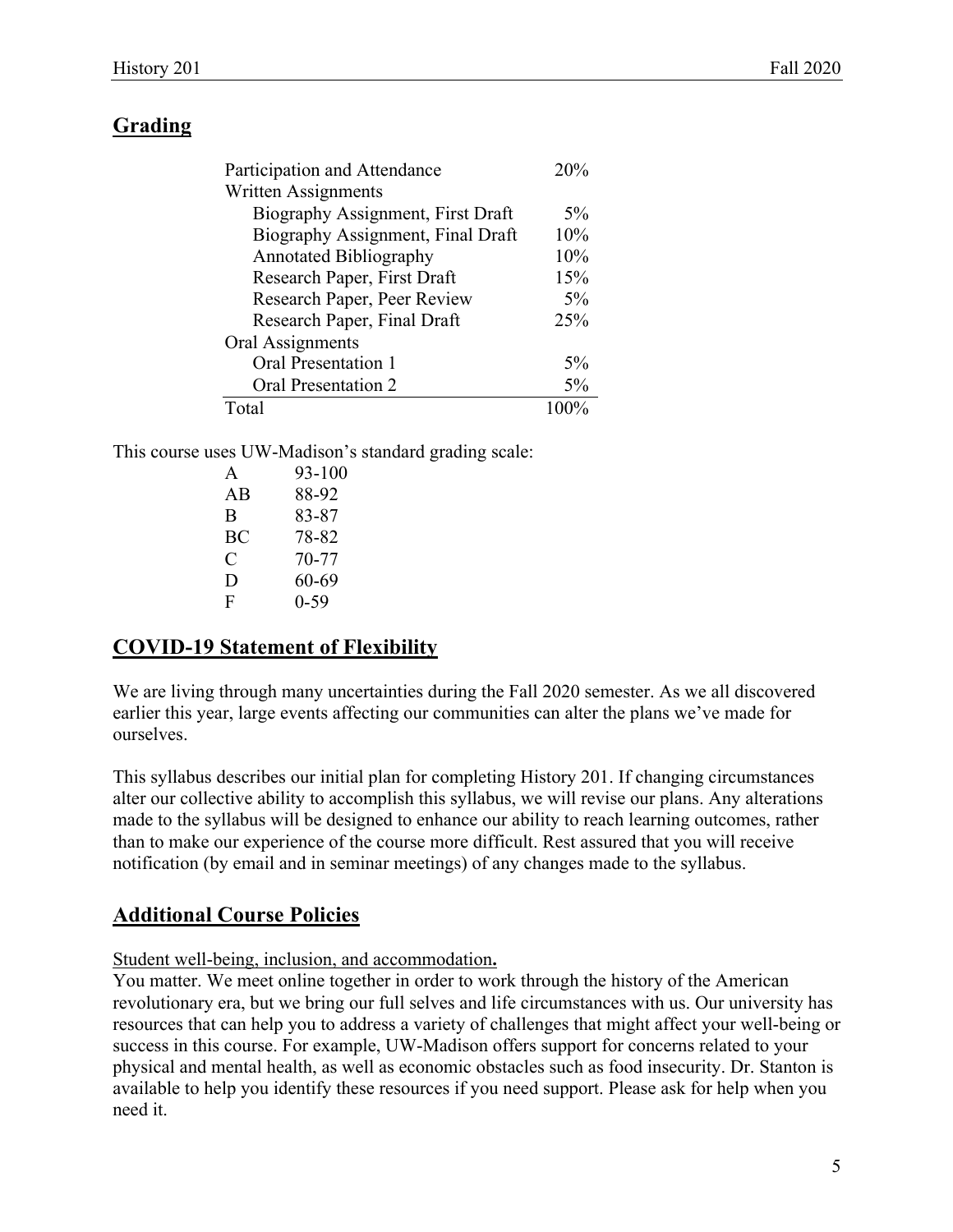Our course is intended to include and welcome all students. If you have a concern, circumstance, or disability that results in barriers to your inclusion or that requires accommodation, please contact Dr. Stanton. If applicable, provide documentation of any condition to the McBurney Disability Resource Center at https://mcburney.wisc.edu/ to receive official university accommodations.

*This course endorses the following statement from the McBurney Disability Resource Center*: The University of Wisconsin-Madison supports the right of all enrolled students to a full and equal educational opportunity. The Americans with Disabilities Act (ADA), Wisconsin State Statute (36.12), and UW-Madison policy (Faculty Document 1071) require that students with disabilities be reasonably accommodated in instruction and campus life. Reasonable accommodations for students with disabilities is a shared faculty and student responsibility. Students are expected to inform faculty [Dr. Stanton] of their need for instructional accommodations by the end of the third week of the semester, or as soon as possible after a disability has been incurred or recognized. Faculty [including Dr. Stanton], will work either directly with the student [you] or in coordination with the McBurney Center to identify and provide reasonable instructional accommodations. Disability information, including instructional accommodations as part of a student's educational record, is confidential and protected under the Family Educational Rights and Privacy Act.

*This course endorses the following statement from UW-Madison*: Diversity is a source of strength, creativity, and innovation for UW-Madison. We value the contributions of each person and respect the profound ways their identity, culture, background, experience, status, abilities, and opinion enrich the university community. We commit ourselves to the pursuit of excellence in teaching, research, outreach, and diversity as inextricably linked goals. The University of Wisconsin-Madison fulfills its public mission by creating a welcoming and inclusive community for people from every background – people who as students, faculty, and staff serve Wisconsin and the world.

### Statement of respect

Our course fosters the exchange of serious ideas. All of us possess strong feelings and opinions, and you may find that you disagree at times with your instructor or your classmates about course content. You do not need to pretend to share the views of anyone in our classroom in order to succeed in this course. You do, however, need to express your views with fairness and, whenever possible, with evidence.

In our online class meetings, we will speak and read about topics including race, colonization, nationalism, religion, gender, sexuality, slavery, and many forms of violence and oppression. Some of the greatest benefits of a liberal arts education come from engaging with difficult topics and learning to assess a variety of perspectives, including the ideas of historical actors with whom we do not agree. Our discussion of such difficult topics increases our understanding of how and why specific ideas succeeded in shaping human experience.

### Academic integrity.

The assignments in this course are invitations for you to receive an assessment of your developing knowledge and communication skills. Your coursework thus should distinguish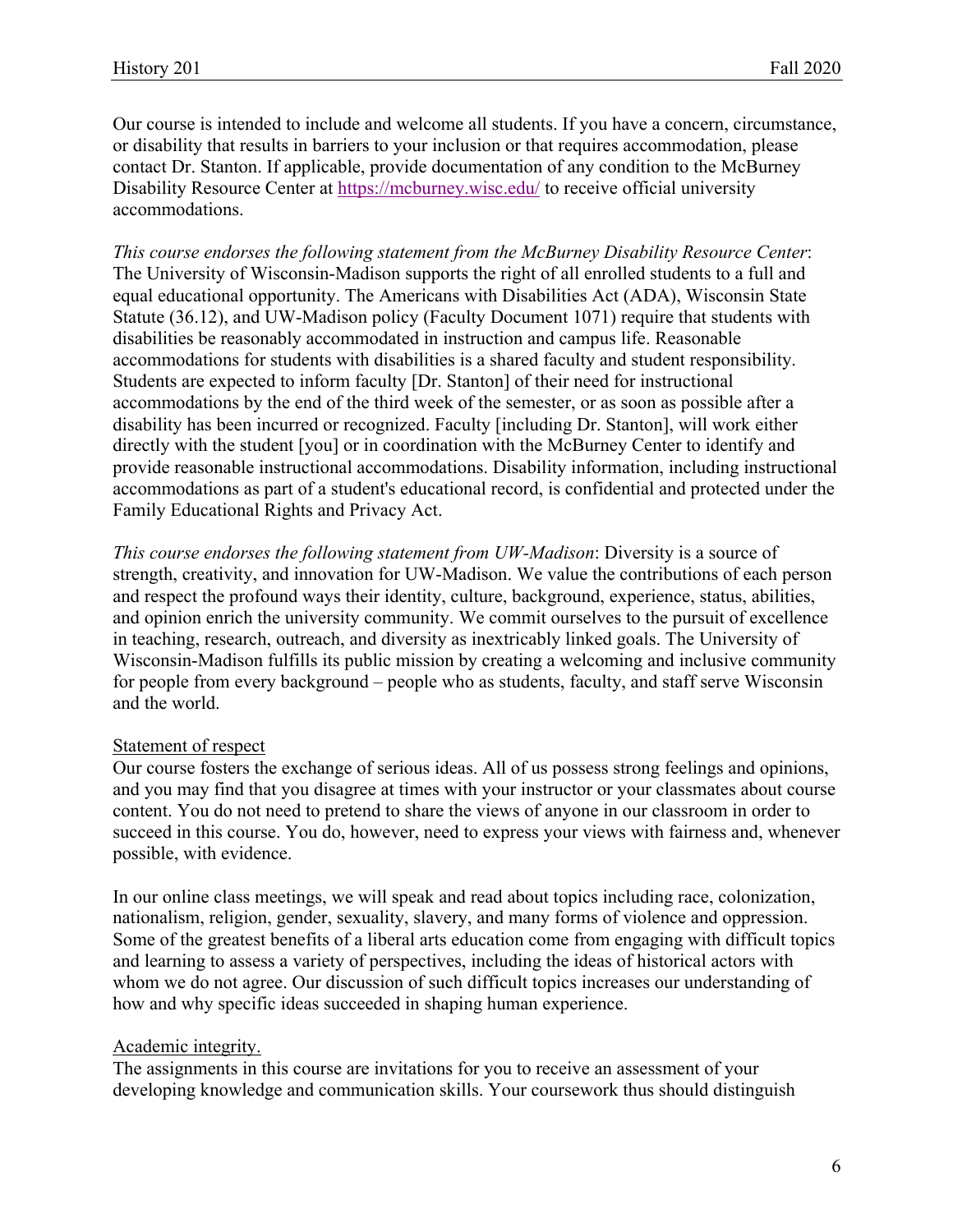between your words and ideas and those of others. Claiming credit for someone else's words or ideas is an example of plagiarism. This is true even if you make slight revisions to these words and ideas, and even if you find the words and ideas in our reading assignments. Dr. Stanton takes academic integrity seriously and respond to it as outlined in university policies when necessary. We dedicate some time to discussion of best practices for academic conduct and attribution. For more information, please talk to Dr. Stanton or consult the Office of Student Conduct and Community Standards at https://conduct.students.wisc.edu/academic-integrity/.

### Technology in the remote classroom**.**

For this course, we use electronic devices to meet together remotely and access materials. Fortunately, our electronic devices have provided us with a wealth of ways to congregate in Fall 2020. Unfortunately, our electronic devices can also distract us from the work we wish to accomplish. Everyone, including your instructor, faces the challenge of distracting devices. Consider reviewing options that assist in limiting the distractions you face while using electronic devices. You may find that some recommendations allow you to achieve a balance of attention to academic, social, work, familial, and personal interests that makes sense for your specific circumstances.

### Your instructor's contact information**.**

Please call me Dr. Stanton. Outside of our online class meetings, the best way to reach me is by email at mastanton2@wisc.edu. You will receive emails from me related to this course throughout the semester, usually less than twice per week. These emails include important information related to our course. You are responsible for reviewing these emails for updates on course content, meetings, and assignments. I promise to respond to your emails within one business day, and typically sooner.

#### Student hours and availability**.**

I hold student hours on Tuesdays from 2:00 to 4:00 pm CT and by appointment. You can access my remote meetings through our Canvas course page. Student hours are a time I reserve exclusively for meeting with you. You can visit me online to request help with our reading and writing assignments, go over material from class, talk about connections between class material and other topics, practice "zooming" in a low-stakes conversation, discuss any other questions you might have, and so on.

If these student hours do not work with your schedule, I can be available "by appointment." In other words, we would find a different time to meet that works for both of our schedules.

### **University Policies**

### Course content is intellectual property.

*This course endorses the following statement from UW-Madison:* Lecture materials and recordings for History 201 are protected intellectual property at UW-Madison. Students in this course may use the materials and recordings for their personal use related to participation in this class. Students may also take notes solely for their personal use. If a lecture is not already recorded, you are not authorized to record any lectures without Dr. Stanton's permission unless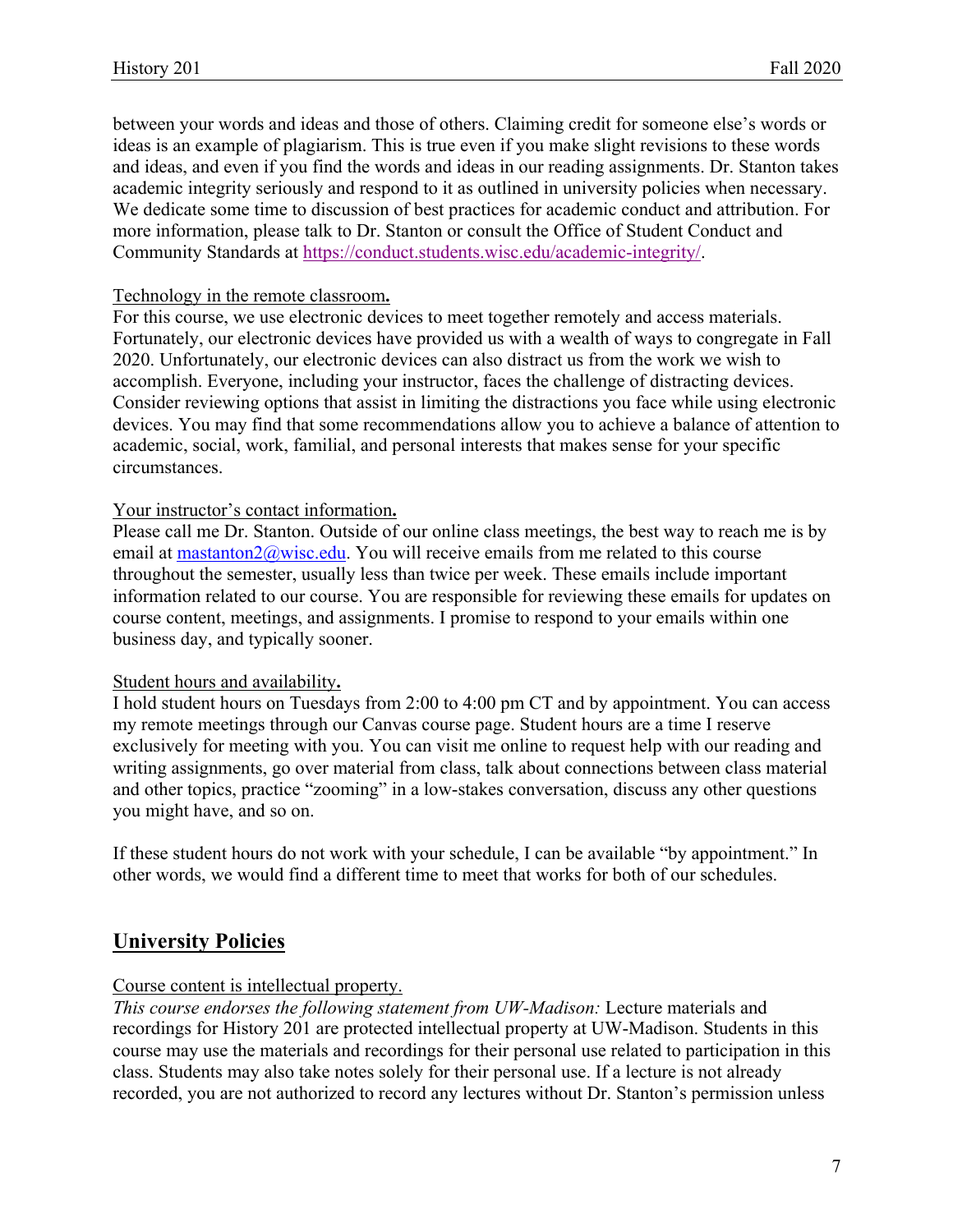you are considered by the university to be a qualified student with a disability requiring accommodation. [Regent Policy Document 4-1] Students may not copy or have lecture materials and recordings outside of class, including posting on internet sites or selling to commercial entities. Students are also prohibited from providing or selling their personal notes to anyone else or being paid for taking notes by any person or commercial firm without the instructor's express written permission. Unauthorized use of these copyrighted lecture materials and recordings constitutes copyright infringement and may be addressed under the university's policies, UWS Chapters 14 and 17, governing student academic and non-academic misconduct.

### Credit hours, course designations, and attributes.

This 3-credit course meets as a group for 3 hours per week (according to UW-Madison's credit hour policy, each class meeting counts as 1.5 hours). The 45-hour-per-credit standard conforms to the standard Carnegie unit of the federal definition that sets a credit hour as a course that meets weekly for a 50-minute period over a 15-week semester, and expects two hours of student work outside of the classroom for every in-class hour. Credit hours include time in lectures or class meetings, in person or online, labs, exams, presentations, tutorials, reading, writing, studying, preparation for any of these activities, and any other learning activities. https://kb.wisc.edu/vesta/page.php?id=24558.

### UW-Madison's official course description for History 201.

Students conduct original historical research and convey the results to others. Through engagement with archival materials, undergraduates become historical detectives; they practice defining important historical questions, collecting and analyzing evidence, presenting original conclusions, and contributing to ongoing discussions. Students confer individually with and receive feedback from instructors to improve their skills of historical analysis and communication in both written and spoken formats. Requirements include at least 30 pages of writing - including drafts - and two or more formal oral presentations, each totaling at least five minutes. Upon successful completion of this course, students will be prepared to undertake historical research and writing in a variety of courses, including the HIST 600 capstone seminar.

### History 201 course requisites and designations.

| Requisites: | Com A or equivalent                                           |
|-------------|---------------------------------------------------------------|
|             | Not open to students who have taken History 201               |
|             | Course Designation: Gen Ed - Communication Part B             |
|             | <b>Breadth - Humanities</b>                                   |
|             | Level - Intermediate                                          |
|             | L&S Credit - Counts as Liberal Arts and Science credit in L&S |

History 201 learning outcomes for undergraduate students.

- Communicate an in-depth understanding on a topic of students' choice, related to the American revolutionary era, through original research.
- Design and execute a research and writing plan.
- Present coherent research findings in written and oral form.
- Collaborate with classmates during course meetings and through peer review of written work.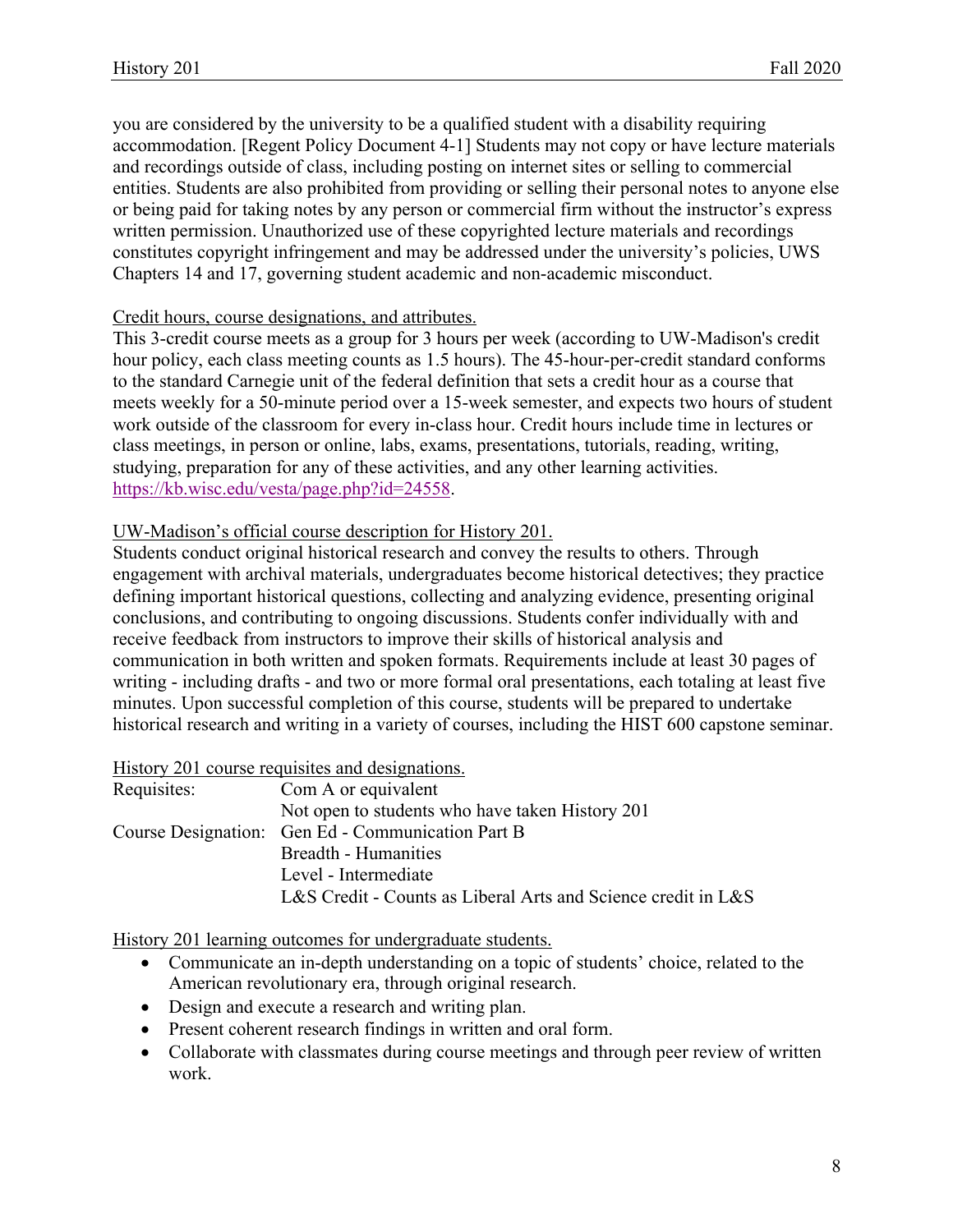- Demonstrate mastery of the perspectives of disparate historical groups living in eighteenth-century North America.
- Demonstrate familiarity with major historical debates concerning the American revolutionary era.

### Digital Course Evaluation.

UW-Madison now uses an online course evaluation survey tool, AEFIS. In most instances, you will receive an email through AEFIS two weeks prior to the end of the semester inviting you to complete the course evaluation anonymously. I will request additional feedback through Canvas. Your feedback helps me to improve my teaching and aids future Badgers in receiving the best educational opportunities possible.

### **Readings**

Except where otherwise noted, our readings are available electronically on our Canvas course webpage at https://canvas.wisc.edu/courses/218935.

Many of the primary sources we read in class are from *The Papers of Alexander Hamilton Digital Edition*, edited by Harold C. Syrett (Charlottesville: University of Virginia Press, Rotunda, 2011). This collection is available to you in the American Founding Era Collection, accessible through the UW-Madison library's website at http://digital.library.wisc.edu/1711.web/american-founding-era. Hereafter, the syllabus abbreviates this collection as *PAHDE*.

### **Schedule**

Our course meets weekly on Wednesdays. The weekly entries in this schedule include any assignments and readings due at the start of that meeting, as well as the discussion and workshop topics to be covered in class.

### **September 2**

Discussion Topics:

- Course Introduction
- The British Empire
- Eighteenth-Century Letter Writing

Workshop:

- Primary and Secondary Sources
- Historical Contextualization

Remember we made an arrangement when you went away.

—King George in *Hamilton*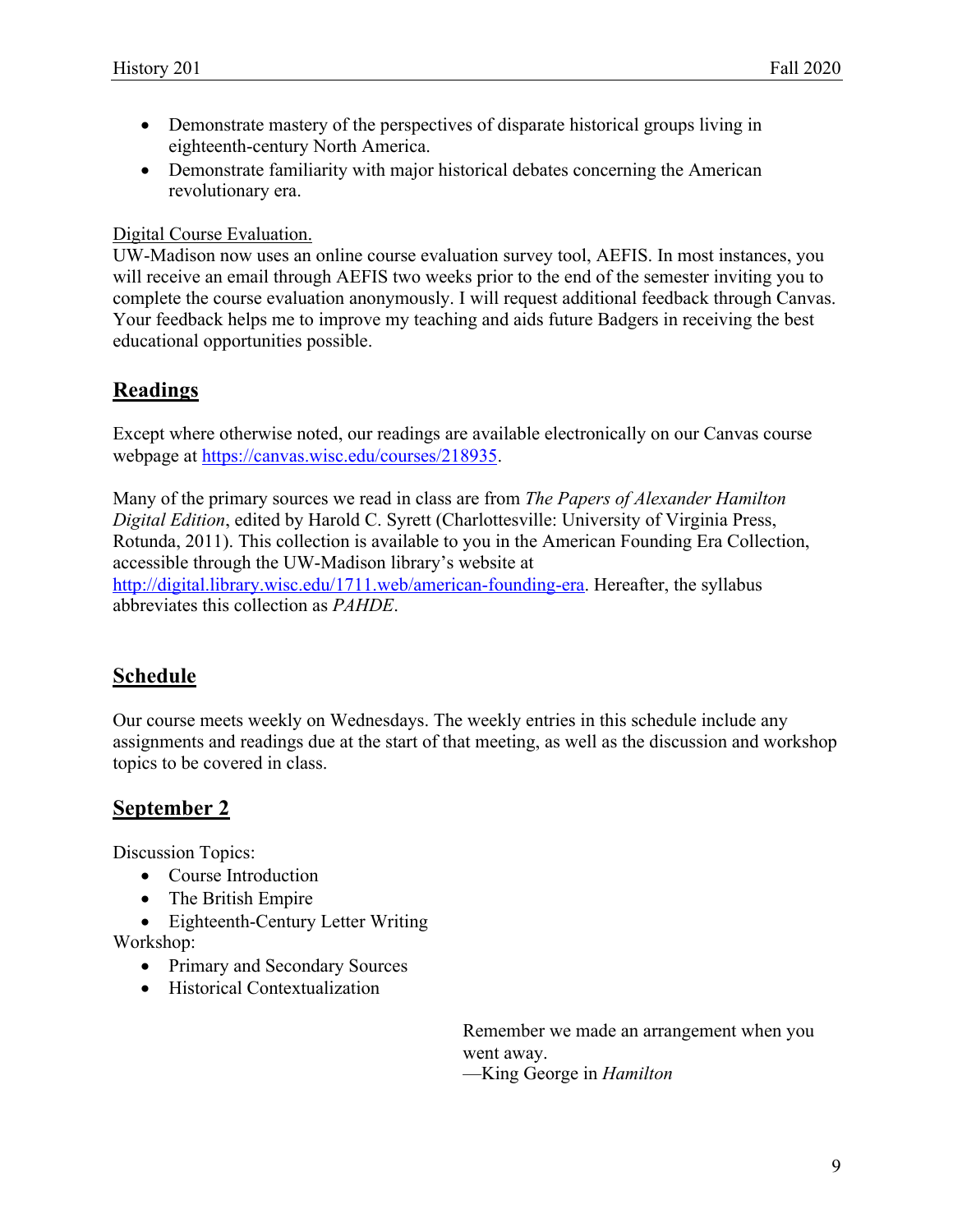# **September 9**

Secondary Readings:

- Maya Jasanoff, *Liberty's Exiles: American Loyalists in the Revolutionary World* (New York: Alfred A. Knopf, 2012), xi-xvi, 21-53.
- READ ONE:
	- o Joanne B. Freeman, "How *Hamilton* Uses History: What Lin-Manuel Miranda Included in His Portrait of a Heroic, Complicated Founding Father—And What He Left Out," *Slate*, 11 November 2015.
	- o Lyra D. Monteiro, "Race-Conscious Casting and the Erasure of the Black Past in Lin-Manuel Miranda's Hamilton," *The Public Historian* 38, no. 1 (February 2016): 89-98.

Discussion Topic:

• Patriots and Loyalists

Workshop:

- Historical Questions and Thesis Statements
- Identifying Argument and Evidence in Secondary Sources

Chaos and bloodshed are not a solution. —Samuel Seabury in *Hamilton*

## **September 16**

### **Guest visitor: Cynthia Bachhuber of the Wisconsin Historical Society.**

Primary Readings. Read one of the following collections of letters about military service.

- Alexander Hamilton option:
	- o Alexander Hamilton to Philip Schuyler, 18 February 1781, in *PAHDE*.
	- o Alexander Hamilton to George Washington, 27 April 1781, in *PAHDE*.
	- o George Washington to Alexander Hamilton, 27 April 1781, in *PAHDE*.
	- o Alexander Hamilton to George Washington, 2 May 1781, in *PAHDE*.
- Aaron Burr option:
	- o George Washington to Aaron Burr, 27 June 1777, in *The Papers of George Washington Digital Edition* (Charlottesville: University of Virginia Press, Rotunda, 2008).
	- o Aaron Burr to George Washington, 20 July 1777, in *Papers of George Washington Digital Edition*.
	- o Aaron Burr to George Washington, 10 March 1779, in *Papers of George Washington Digital Edition*.
	- o George Washington to Aaron Burr, 3 April 1779, in *Papers of George Washington Digital Edition*.

Workshop:

- Guided remote tour of the Historical Society Library and Archive
- Archival Primary Sources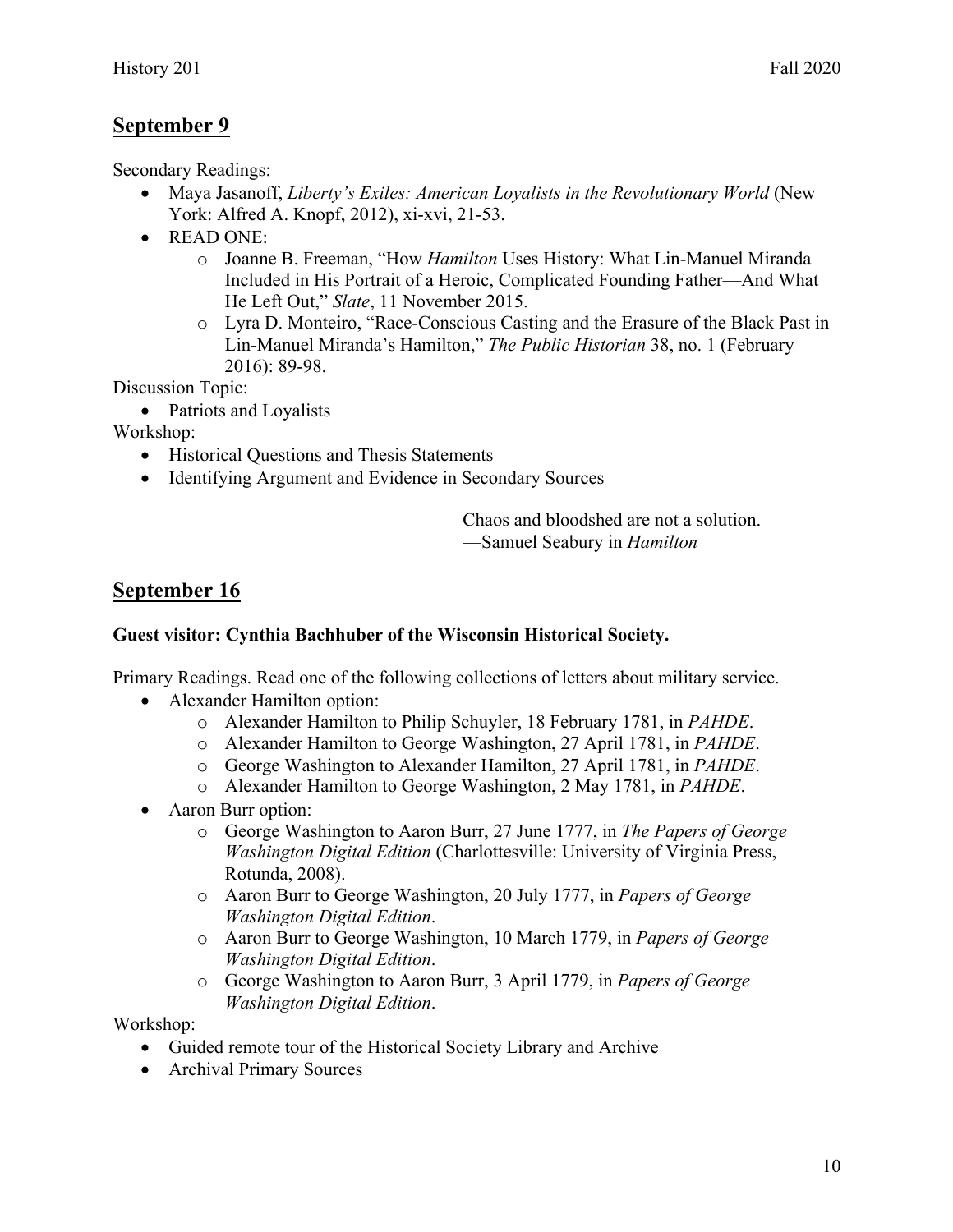I'm erasing myself from the narrative. Let future historians wonder How Eliza reacted when you broke her heart…. I'm burning the memories, Burning the letters that might have redeemed you. —Elizabeth Schuyler Hamilton in *Hamilton*

### **September 23**

Secondary Readings. Read one of the following collections of biographies about military service.

- Secondary Sources about Military Service, Option 1:
	- o Henry Cabot Lodge, *Alexander Hamilton* (1882; Boston: Houghton Mifflin Company, 1910), 13-30.
	- o Ron Chernow, *Alexander Hamilton* (New York: Penguin Books, 2004), 126-166.
- Secondary Sources about Military Service, Option 2:
	- o Nancy Isenberg, *Fallen Founder: The Life of Aaron Burr* (New York: Penguin Books, 2007), 32-53.
	- o Gordon S. Wood, *Revolutionary Characters: What Made the Founders Different*  (New York: Penguin Press, 2006), 223-242.

Discussion Topic:

• Biography

Workshop:

- Paragraphing
- Scheduling: Sign up to schedule your Oral Presentation 1 between October 7 and December 2.

How does a bastard, orphan, son of a whore and a Scotsman, dropped in the middle of a forgotten Spot in the Caribbean by providence, impoverished, in squalor, Grow up to be a hero and a scholar? —Aaron Burr in *Hamilton*

# **September 30**

Assignment Due:

• Biography Assignment, First Draft Primary Readings:

• John Rowe, diaries, selected entries from 1760s-1770s. In Massachusetts Historical Society, Boston, MA.

Secondary Readings:

• Serena Zabin, *The Boston Massacre: A Family History* (Boston: Houghton Mifflin Harcourt, 2020), 136-159.

Discussion Topic:

• Protesters in the Streets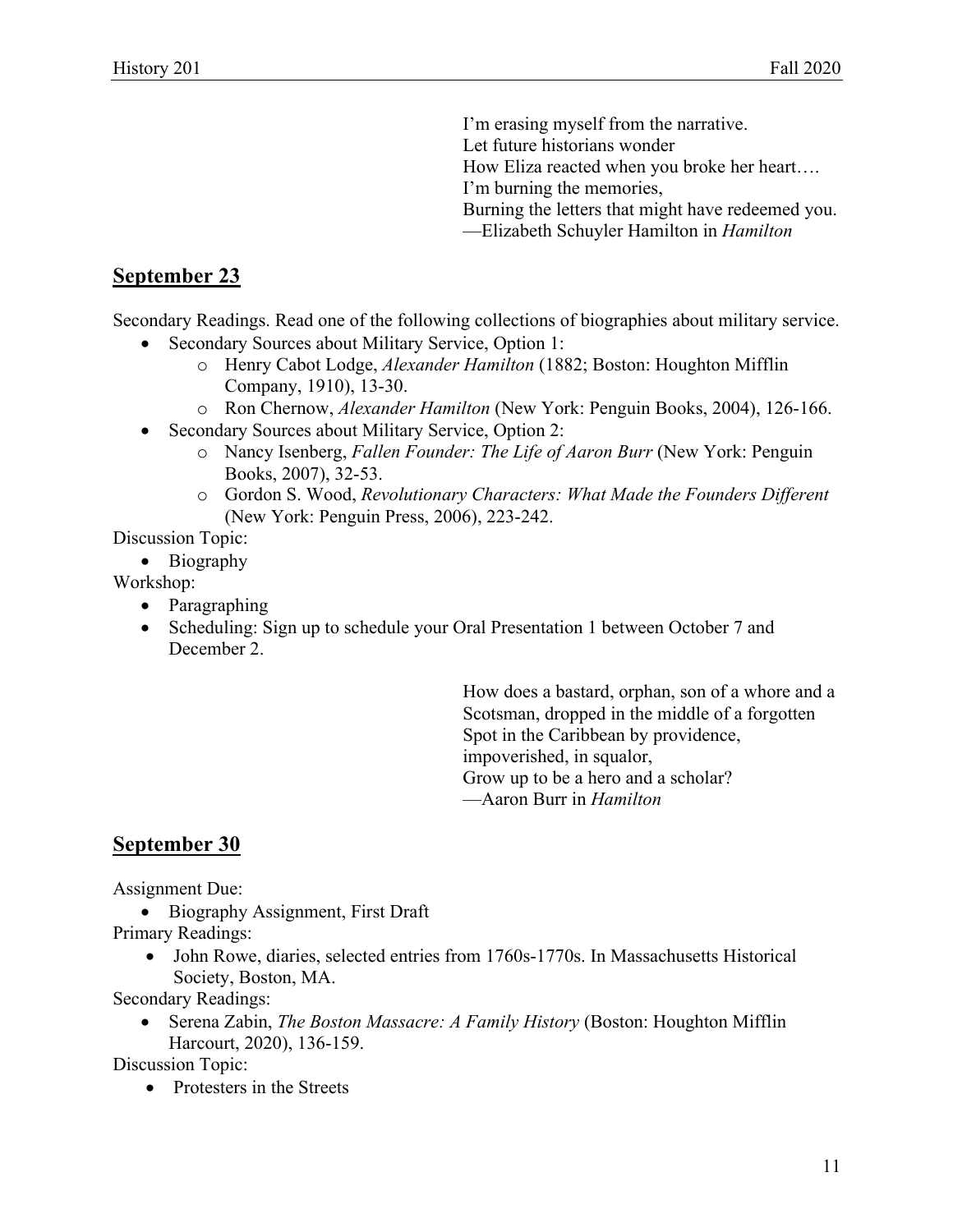Workshop:

- Academic Integrity
- Scheduling: Sign up to meet with your instructor between October 1 and October 6.

Chaos and bloodshed already haunt us. —Alexander Hamilton in *Hamilton*

## **October 7**

Assignment Due:

Meet with your instructor for 10-15 minutes in a visit scheduled outside of class time between October 1 and October 6.

*Pro-tip: You will find this meeting particularly valuable if you bring a list of up to 5 primary sources and 2 secondary sources that you have considered using for your research paper.*

Secondary Readings:

- READ ONE:
	- o Bernard Bailyn, *The Ideological Origins of the American Revolution* (Cambridge: Belknap Press of Harvard University Press, 1967), 1-21.
	- o Trish Loughran, "Disseminating *Common Sense*: Thomas Paine and the Problem of the Early National Bookseller," *American Literature* 78, no. 1 (March 2006): 1-28.

Discussion Topic:

• Readers in the Sheets (of Paper)

Workshop:

• Strategies for Organizing Qualitative Evidence

I've been reading *Common Sense* by Thomas Paine. —Angelica Schuyler in *Hamilton*

# **October 14**

Assignment Due:

• Biography Assignment, Final Draft Primary Readings:

- READ TWO:
	- o Virginia Declaration of Rights, May 1776, Library of Congress.
	- o Declaration of Independence, 4 July 1776, Library of Congress.
	- o Prince Hall et al., petition to the Massachusetts General Court, 13 January 1777, in Massachusetts Historical Society Boston, MA.
	- o John Laurens to Henry Laurens, 23 January 1778, in *The Army Correspondence of Colonel John Laurens in the Years 1777-8* (New York, 1867).
	- o Alexander Hamilton to John Jay, 14 March 1779, in *PAHDE*.
	- o Alexander Hamilton to George Clinton, 22 May 1781, in *PAHDE*.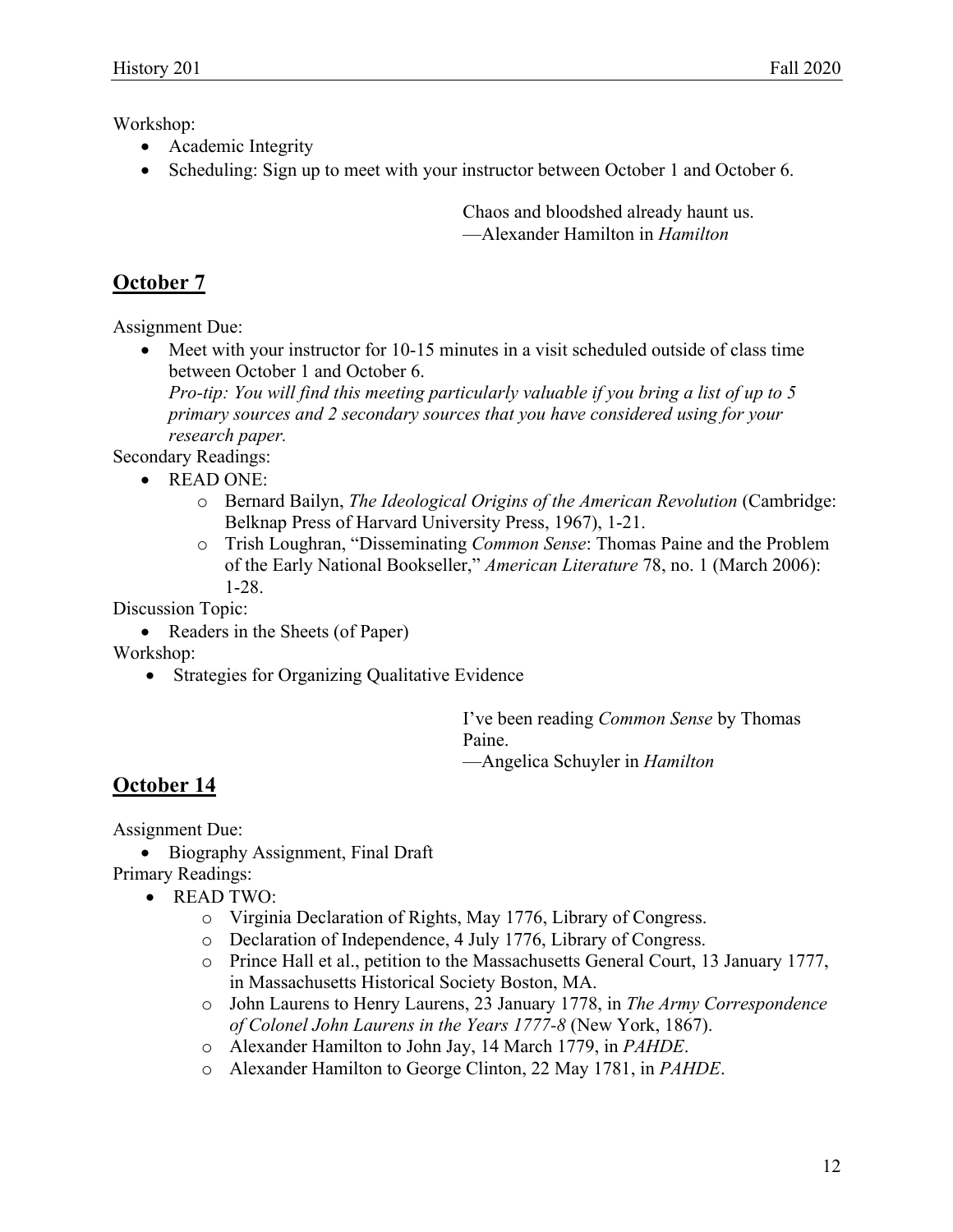Secondary Readings:

• Woody Holton, *Forced Founders: Indians, Debtors, Slaves, and the Making of Revolution in Virginia* (Chapel Hill: University of North Carolina Press, 2011), 133-163.

Discussion Topic:

- Founding Declarations and Principles Workshop:
	- Footnotes and Bibliographies

We write essays against slavery. —John Laurens in *Hamilton*

# **October 21**

Secondary Readings:

- READ ONE:
	- o Carol Berkin, *Revolutionary Mothers: Women in the Struggle for America's Independence* (New York: Alfred A. Knopf, 2005), 50-66.
	- o Elizabeth A. Fenn, *Pox Americana: The Great Smallpox Epidemic of 1775-82* (New York: Hill and Wang, 2001), 44-79.
	- o Robert A. Gross, *The Minutemen and Their World* (New York: Hill and Wang, 1976), 68-108.

Discussion Topic:

• Experiences of War

Workshop:

• Oral Presentations and Communication

Stay alive 'til this horror show is past We're gonna fly a lot of flags half-mast. —George Washington in *Hamilton*

# **October 28**

Secondary Readings:

• Annette Gordon-Reed, *The Hemingses of Monticello* (New York: W. W. Norton, 2008), 353-375.

Discussion Topic:

• Founders Chic

Now I'm the model of a modern major general, The venerated Virginian veteran whose men are all Lining up to put me on a pedestal, Writin' letters to relatives Embellishin' my elegance and eloquence…. —George Washington in *Hamilton*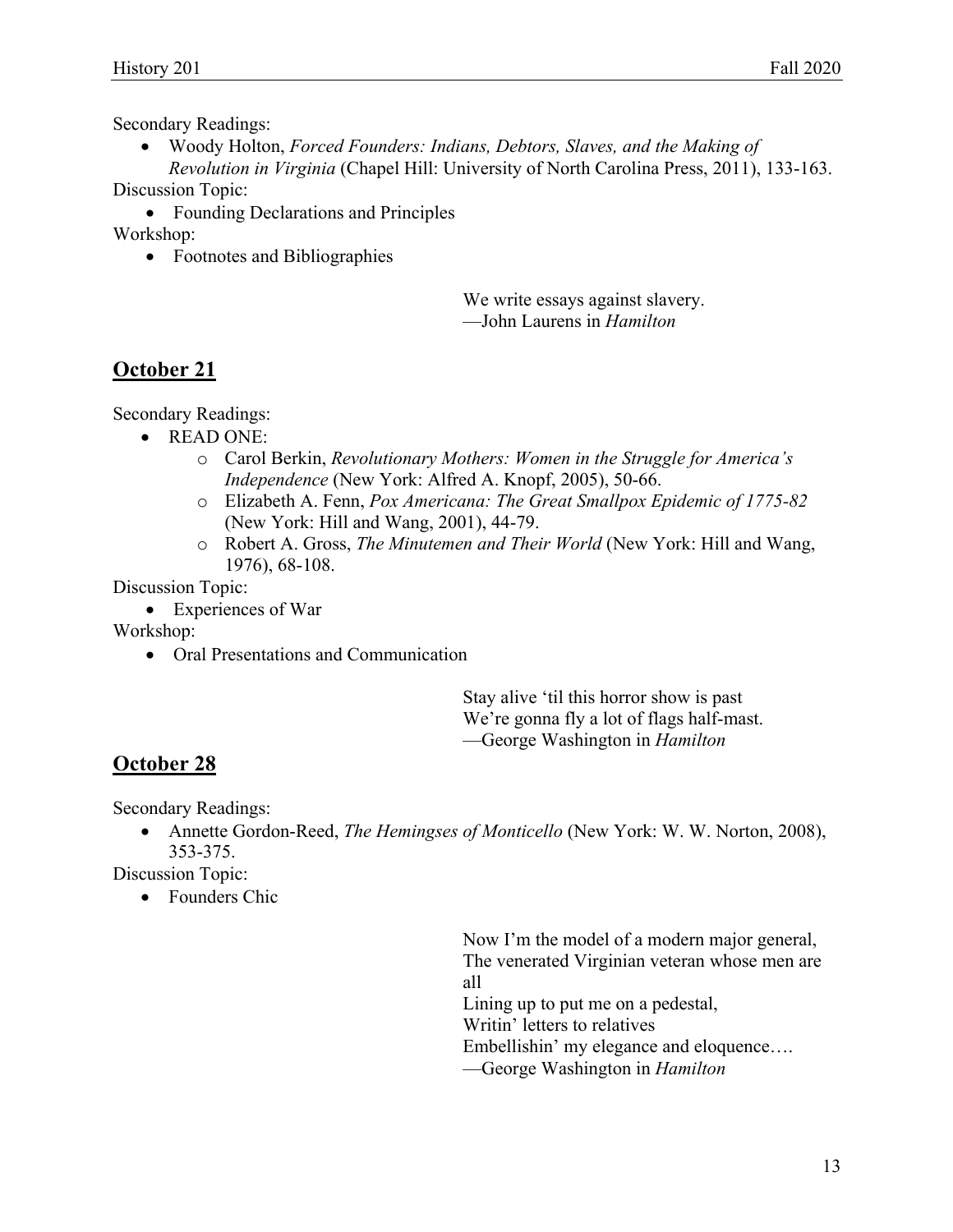# **November 4**

Assignment Due:

• Annotated Bibliography

Primary Readings:

- READ TWO:
	- o Alexander Hamilton, Federalist No. 69, in *The Federalist: A Collection of Essays, Written in Favor of the New Constitution* (New York: 1788).
	- o Alexander Hamilton, Federalist No. 75, in *The Federalist: A Collection of Essays, Written in Favor of the New Constitution* (New York: 1788).
	- o Alexander Hamilton, Federalist No. 84, in *The Federalist: A Collection of Essays, Written in Favor of the New Constitution* (New York: 1788).

Discussion Topic:

• The Ratification of the Constitution and the Bill of Rights

Alexander joins forces with James Madison and John Jay to write a series of essays defending the new United States Constitution, entitled *The Federalist Papers*. The plan was to write a total of twenty-five essays, the work divided evenly among the three men. In the end, they wrote eighty-five essays, in the span of six months. John Jay got sick after writing five. James Madison wrote twenty-nine. Hamilton wrote the other fiftyone!

—Aaron Burr in *Hamilton*

# **November 11**

Writing Day: No class meeting!

How do you write ev'ry second you're alive? —Company in *Hamilton*

# **November 18**

Primary Readings:

• Alexander Hamilton, "Final Version of the Report on the Subject of Manufactures," 5 December 1791, in *PAHDE*. Excerpt.

Discussion Topic:

• American Finance and Rebellion

Look, when Britain taxed our tea, we got frisky. Imagine what gon' happen when you try to tax our whiskey.

—Thomas Jefferson in *Hamilton*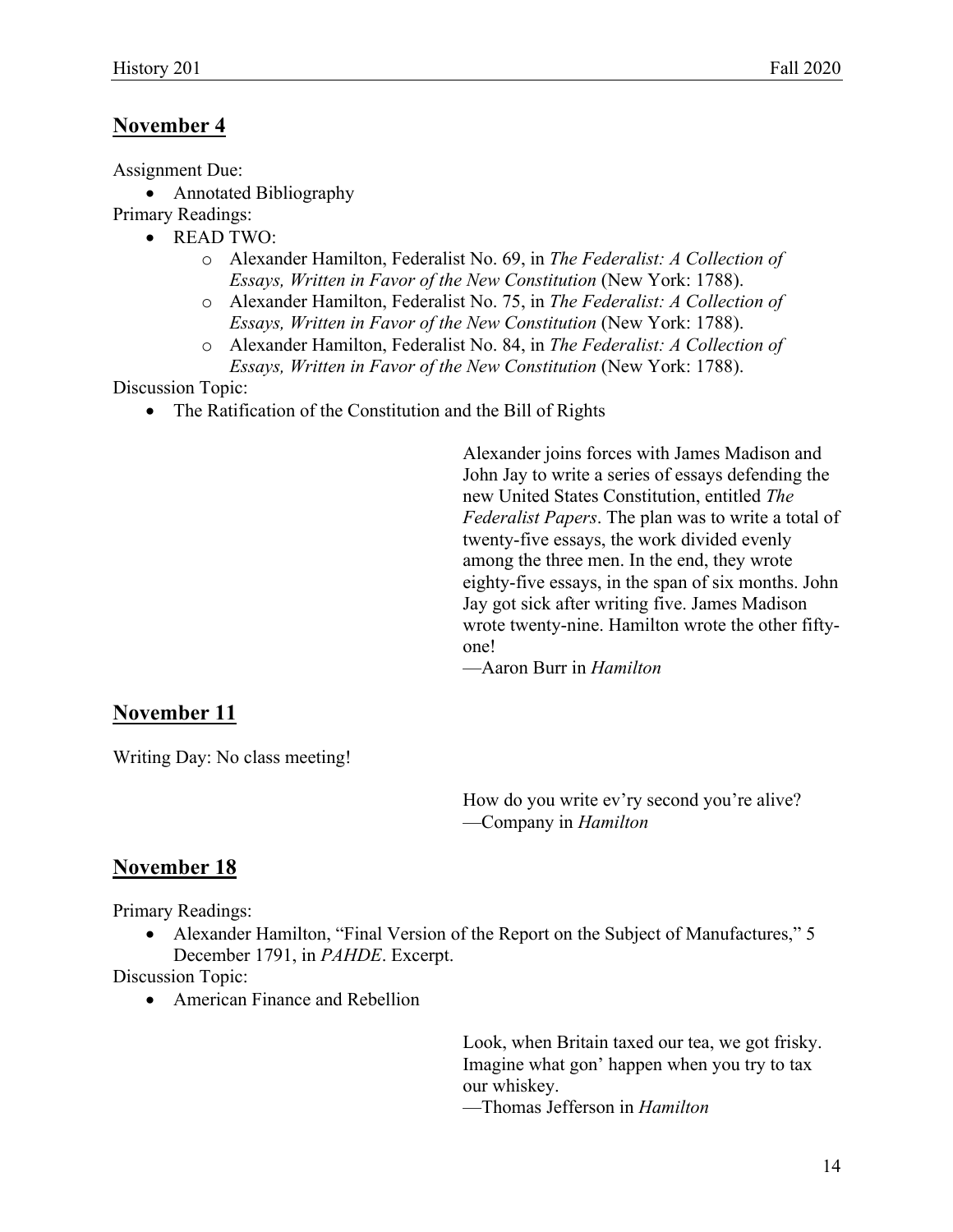# **November 25**

Writing Day: No class meeting!

I try to make sense of your thousands of pages of writings.

You really do write like you're running out of Time.

—Elizabeth Schuyler Hamilton in *Hamilton*

### **December 2**

Assignment Due:

• Research Paper, First Draft

Primary Readings:

- Alien and Sedition Acts, 1798, Library of Congress.
- Secondary Readings:
	- READ ONE:
		- o Joanne B. Freeman, *Affairs of Honor: National Politics in the New Republic* (New Haven: Yale University Press, 2001), 159-198.
		- o Linda K. Kerber, "The Republican Mother: Women and the Enlightenment—An American Perspective," *American Quarterly* 28, no. 2 (Summer 1976): 187-205.
		- o Alyssa Mt. Pleasant, "Independence for Whom? Expansion and Conflict in the Northeast and Northwest," in *The World of the Revolutionary American Republic: Land, Labor, and the Conflict for a Continent*, edited by Andrew Shankman (New York: Routledge, 2014), 116-133.

Discussion Topic:

- The Boundaries of the Early American Republic
- Political Culture in the Early Republic
- Workshop:
	- Historiographic Writing

History obliterates. In every picture it paints, It paints me and all my mistakes. —Aaron Burr in *Hamilton*

### **December 9**

Assignment Due:

- Research Paper, Peer Review Provide feedback on two classmates' papers by Wednesday, December 9 at 11:00 am CT. You will have access to your classmates' papers through Canvas beginning Thursday, December 3 at 11:00 am CT.
- Oral Presentation 2